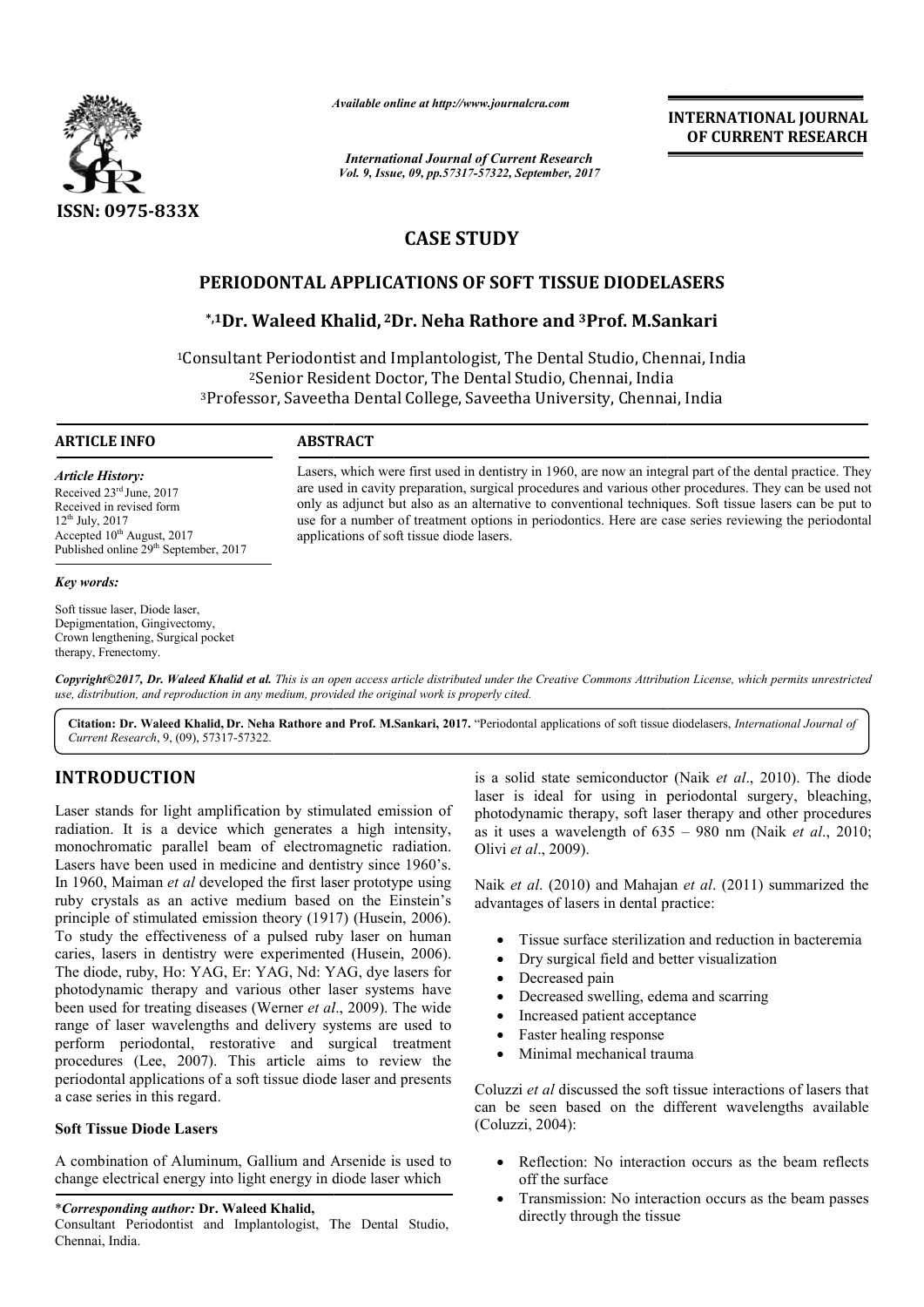- Scattering: An interaction as the beam disperses in a non-uniform manner throughout the tissue
- Absorption: Light radiation is absorbed by specific tissue elements.

Absorption and scattering are the interactions amongst these which occur inside the oral cavity (Gillis and Stron, 1983). The factors influencing tissue interactions are (Naik *et al*., 2010):

- Duration and rate of pulse
- Unfocussed beam versus focused beam
- dissipation and conduction of heat
- Vasculartiv

## **The clinician has control over these through the following factors (Naik** *et al***., 2010):**

- Energy density
- Power density
- Duration and repetition of pulse
- Manner and mode of delivery

### **Applications of Diode Laser in Periodontal treatment:**

Diode lasers are a viable alternative to scalpel for various procedures in periodontal treatment.

### **Gingivectomy/Gingivoplasty:**

To gain access to perform restorative treatment in areas located below the gingival margin, gingivectomy or gingivoplasty are performed. Gingival hyperplasia can also be treated using soft tissue diode laser.

#### **Crown Lengthening:**

Soft tissue diode laser is also used for clinical crown lengthening without gingival flap elevation as is the requirement of esthetic and prosthetic purposes (Roshna and Nandakumar, 2005).

#### **Frenectomy:**

Clinicians can use diode lasers for performing frenectomy procedure.Kafas P *et al* found satisfactory results while performing diode laser frenectomy, even without local anaesthesia for paediatric patient (Kafas *et al*., 2009).

#### **Depigmentation:**

For the purpose of reduction of tissue pigmentation, diode lasers are preferred over scalpel (Gillis and Stron, 1983).

#### **Low Level Laser Therapy:**

To produce biostiumlatory effects and analgesia at a nonthermal level, low level laser therapy is used as it keeps energy output at a lower level (Bhandari *et al*., 2014). As put forward by Hong-Meng *et al*, it can be used to reduce pain and accelerate wound healing effectively during orthodontic treatment, and bacterial load in ulcerative conditions and infections is also reduced (Hong-Meng *et al*., 1995).

## **Photodynamic Therapy:**

A photosensitive dye is used in photodynamic theory which binds to the target cells. This dye is then activated using light of appropriate wavelength. The free radicals which are formed during activation, is found to be toxic to bacteria, hence making it useful for treatment of localized microbial infections (Polansky *et al*., 2009).

### **Dentinal Hypersensitivity:**

At low powers, diode lasers can be used to block the depolarization of peripheral C-fibre afferent and inhibits sensitivity and pain, sealing the dentinal tubules (Naik *et al*., 2010). Sicilia *et al* enhanced the inhibition of hypersensitivity by combining with fluoride gel (Sicilia *et al*., 2009).

## **Surgical Pocket Therapy:**

In accessible deep surgical pockets such as furcation areas and deep intrabony defects can be debrided using lasers, but it may also lead to carbonization of the bone and root surface (Naik *et al*., 2010).

#### **Important Considerations when using soft tissue lasers:**

During use of soft tissue lasers, the temperature rise of the soft tissue of ≥100 ºC can cause breakdown of protein-based elements to hydrocarbon and carbon residues. Charring and carbonization of the tissues occur due to this at temperatures ≥200 ºC, which has to be avoided (Miserendino *et al*., 1995).

The following guidelines, put forward by Pang *et al* are to be followed during treatment with lasers (Pang *et al*., 2010):

- While directing the laser beam, the delivery system must be kept in motion
- Using water moistened gauze, built up char should be regularly removed.
- Tissue cooling should be allowed, which can be done by adjusting the pulse repetition rate, interrupting the energy delivery, using high volume suction, utilizing the water spray or applying ice near the site of treatment.
- To avoid complications, the practitioner should understand the characteristics and limitations of the laser device before proceeding to use on the patient.

#### **Case Report I: Gingivectomy**

A 37 year old female patient was referred for the management of clinically short crown in relation to 47. After examination, it was planned to use laser for gingivectomy for increasing the crown length. Satisfactory healing was revealed in postoperative healing after 2 weeks.

#### **Case Report I: Picture 1: Preoperative view 47**

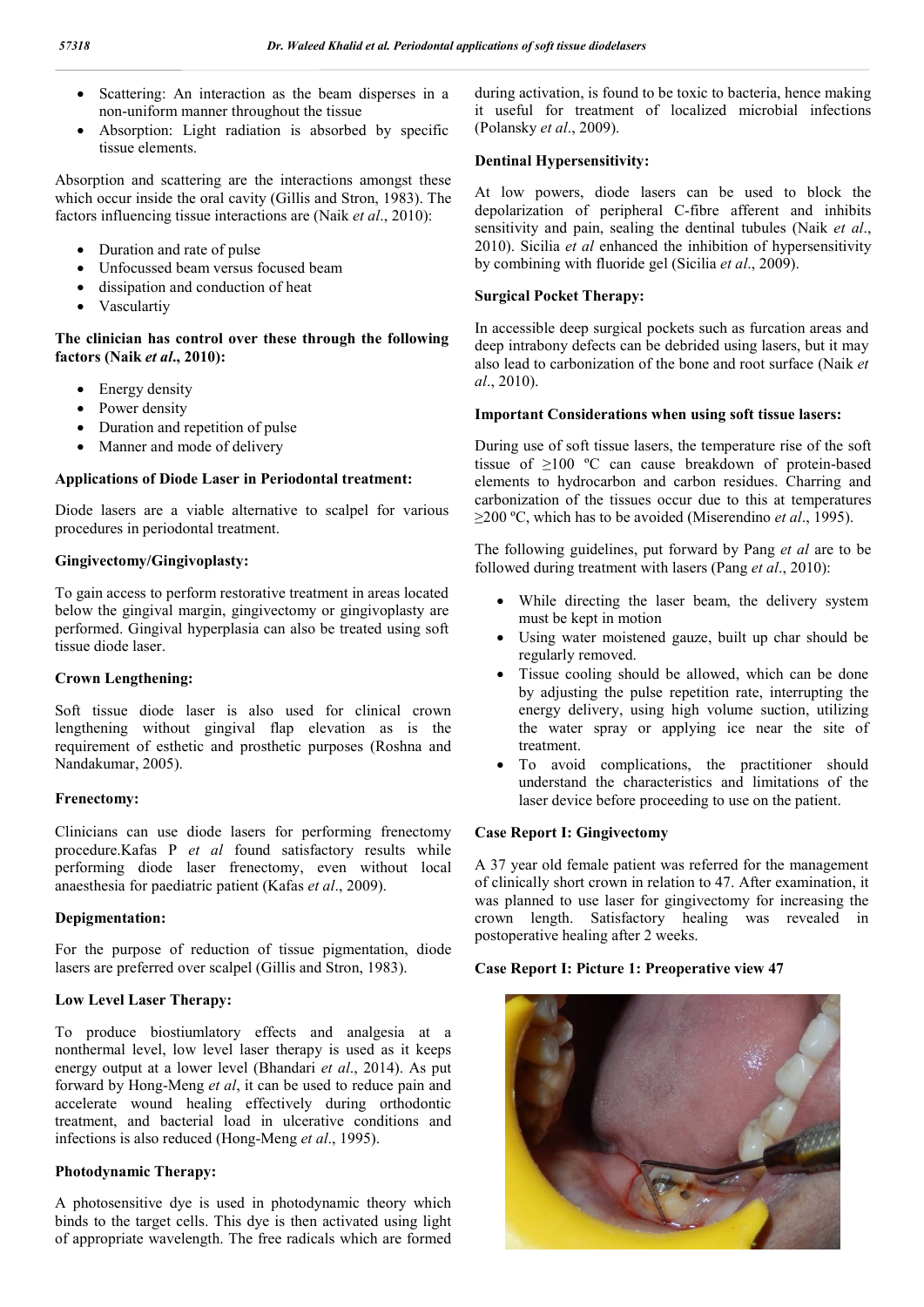### **Case Report I: Picture 2: Gingivectomy done using laser**



**Case Report I: Picture 3: Postoperative view 47**



**Case Report I: Picture 4: Postoperative view after two weeks** 



**Case Report II: Depigmentation**

A 24 year old male patient was referred for management of gingival hyper pigmentation in upper and lower anterior region. Depigmentation was carried out using laser, and after

two weeks, postoperative review revealed a satisfactory esthetic result.

## **Case Report II: Picture 1: Preoperative view**



**Case Report II : Picture 2: Postoperative view of upper arch after depigmentation** 



**Case Report II: Picture 3: Postoperative view of lower arch after depigmentation** 



**Case Report III: Surgical Pocket Therapy**

A 32 year old female patient was referred for management of bleeding gums. On examination, she was found to have deep pockets of 6mm in posterior molar region on all quadrants. A surgical pocket therapy was planned using laser, after successful non- surgical preparation. Postoperative review revealed an uneventful healing and reduced pocket depths.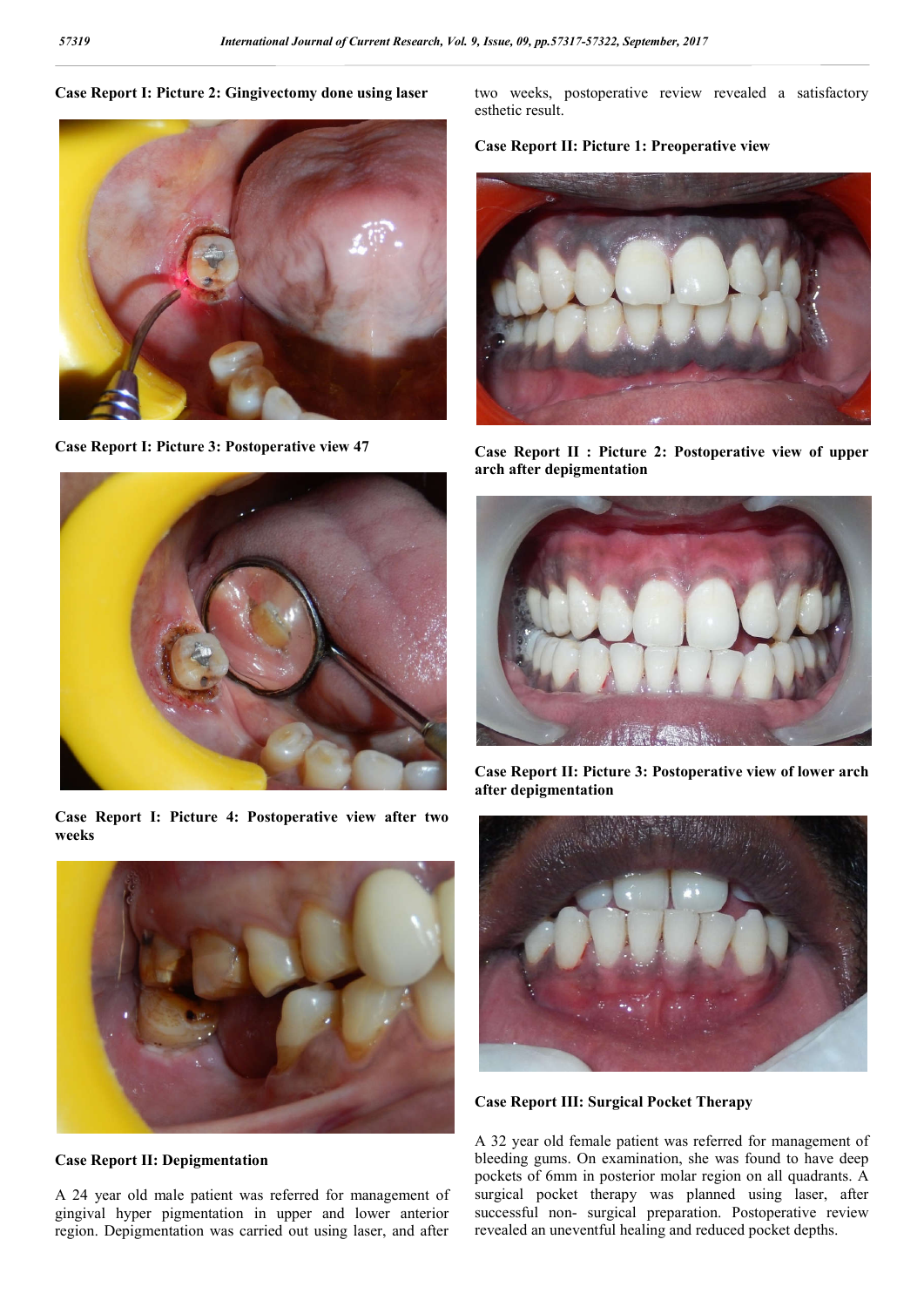### **Case Report III: Picture 1: Preoperative view**



**Case Report III: Picture 2: Sulcular debridement done using laser** 



**Case Report III: Postoperative view buccal arch** 



**Case Report IV: Crown Lengthening**

A 52 year old male patient was referred for management of clinically short crowns in relation to all teeth. On examination, he was diagnosed with bruxism and severe attrition of all the teeth. A full mouth rehabilitation treatment was planned. Following initial crown preparation, crown lengthening was done using laser. After three weeks, satisfactory healing was seen and after complete healing of tissues, restoration and rehabilitation was completed.

### **Case Report IV: Picture 1: Preoperative view:**



**Case Report IV: Picture 2: Crown Preparation done** 



**Case Report IV: Picture 3: Crown lengthening done in upper arch** 



**Case Report IV: Picture 4: Crown lengthening done in lower arch**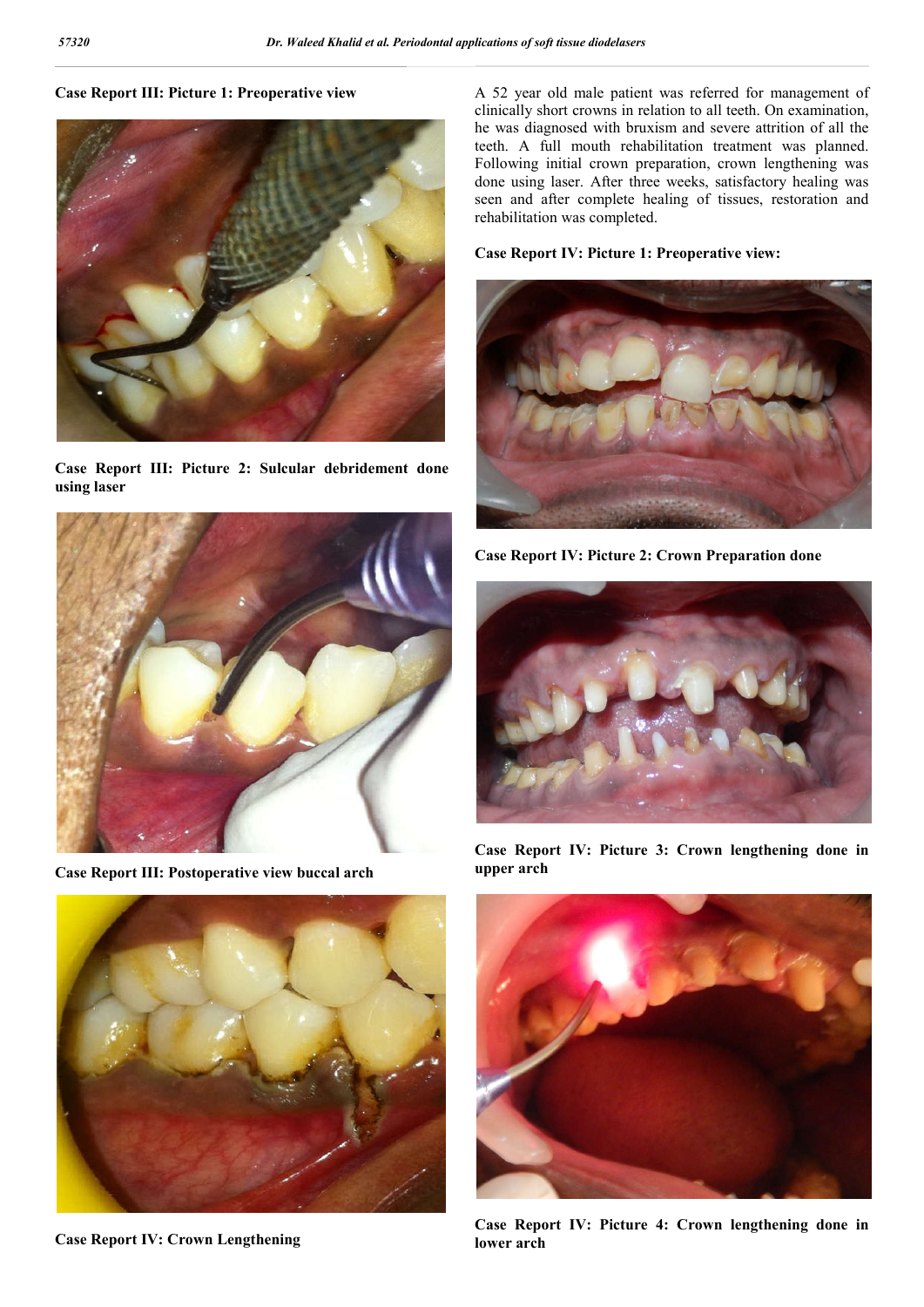

**Case Report IV: Picture 5: Immediate postoperative view of upper arch** 



**Case Report IV: Picture 6: Immediate postoperative view of lower arch** 



**Case Report IV: Picture 7: Postoperative view after restoration** 



**Case Report V : Frenectomy**

A 23 year old male patient was referred for management of ankyloglossia. Lingual frenectomy was planned using laser. Following the procedure and review appointments, patient had satisfactory healing and tongue protrusion.

## **Case Report V: Picture 1: Preoperative view high lingual frenum attachment**



**Case Report V: Picture 2: Tongue protrusion affected by high lingual frenum attachment**